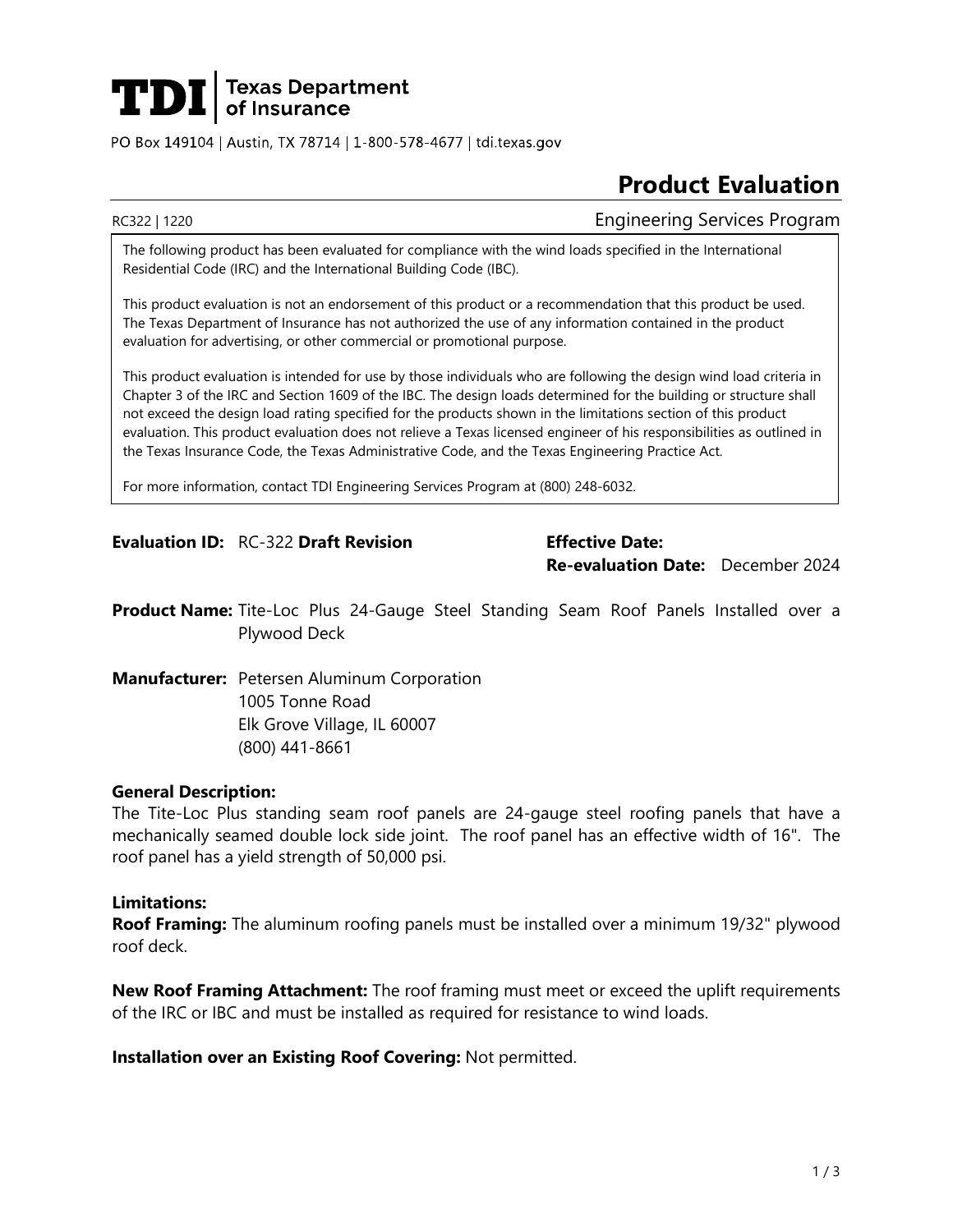**Design Wind Pressures:** The design pressure uplift load resistance must be as specified in Table 1.

**Roof Slope:** The aluminum roofing panels must be installed on roofs with a roof slope not less than 2:12 and not greater than 8:12.

### **Table 1:**

Attachment of Minimum 24-Gauge Steel Tite-Loc Plus Standing Seam Roofing Panels to a Minimum 19/32" Plywood Roof Deck

| <b>System</b> | <b>Design</b><br>Pressure (psf) | Panel<br><b>Seam</b> | Panel<br><b>Clip</b>                                   | <b>Clip</b><br><b>Spacing</b> | <b>Clip</b><br><b>Fastener</b>                                                                 |
|---------------|---------------------------------|----------------------|--------------------------------------------------------|-------------------------------|------------------------------------------------------------------------------------------------|
|               | $-76.7$                         | Tite-Loc<br>Plus     | 18-gauge, 4.3" wide<br>SFS Intec 2-piece<br>Steel Clip | 12"                           | Two No. 10-13 x 1" GP 302 steel<br>pancake head screws with No. 2<br>square/Philips drive slot |
| $\mathcal{D}$ | $-45.0$                         | Tite-Loc<br>Plus     | 18-gauge, 4.3" wide<br>SFS Intec 2-piece<br>Steel Clip | 36"                           | Two No. 10-13 x 1" GP 302 steel<br>pancake head screws with No. 2<br>square/Philips drive slot |

#### **Installation:**

**General:** The steel roofing panels must be installed in accordance with the manufacturer's recommended installation instructions and this evaluation report.

**Panels:** The steel roofing panels must be secured to the roof framing as specified in Table 1.

**Deck:** The roof deck must be solidly sheathed with minimum 19/32" plywood.

**Underlayment:** Minimum of one layer of No. 30 (Type II) asphalt felt. The underlayment must comply with one or more of the following: ASTM D 226, ASTM D 4869, or ASTM D 1970. The underlayment must be installed with 4" side laps and 6" end laps. The underlayment must be applied with corrosion resistant caps and minimum 12-gauge, 1-1/4" annular ring shank nails. The fasteners must be spaced approximately 6" on center at all end laps and two staggered rows 12" on center in the field.

**Alternative Underlayment:** A minimum of one layer of Carlisle WIP 300HT self-adhered underlayment complying with ASTM D1970 applied over the roof deck.

**Roofing Panels to Plywood Deck:** The steel roofing panels are secured to the roof deck in accordance with Table 1. The roofing panels are secured to the roof deck with an 18-gauge, twopiece, hook style, steel clip manufactured by SFS Intec, with dimensions of 4.3" wide x 2.155" high. The clips are located at panel ends and are spaced as specified in Table 1. The clips are secured with two No. 10-13 x 1" GP 302 steel pancake head screws with a No. 2 square/Philips head drive slot. The screws must penetrate the sheathing a minimum of 3/16". The female rib of the panel is engaged over the male rib and field seamed.